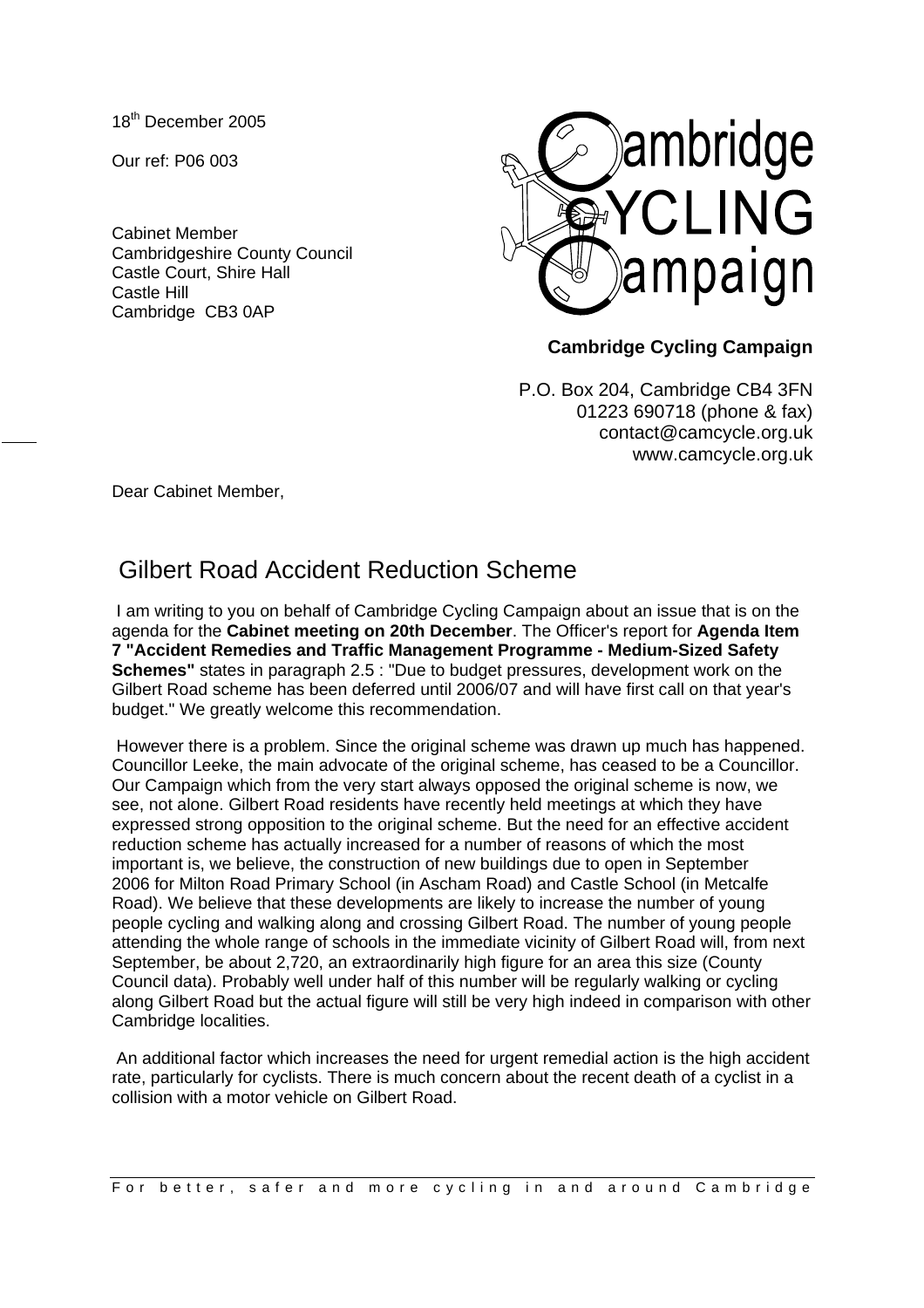We believe that we share with residents the desire to have a scheme which enhances the residential character of the area and makes it less of a racetrack for vehicles passing through. We believe that we share a desire for better street-lighting which was part of the original scheme and which should help to reduce the accidents which happen after dark. We believe that we share a desire for some form of speed-reducing traffic calming. Beyond this the situation is at present unclear. We would welcome involvement in discussion and cooperation with residents, with schools and with the local authorities to find ways to resolve the problems of this road.

 Let us now set out our views about what we believe should and should not be done. We oppose and have always opposed former Councillor Leeke's scheme for a cycleway partly on the verge and partly on the road on the southern side of Gilbert Road because it is damaging to Gilbert Road and doesn't make sense in cycling terms. There are four reasons:

1. The verges are an amenity which should not be reduced unnecessarily.

2. The proposed cycleway is only on one side of the road and would mean that cyclists, including child cyclists, cycling towards Milton Road would have to cross and re-cross Gilbert Road if they wish to use it. This could easily increase rather than reduce accidents.

3. The proposed cycleway is only in the half of Gilbert Road which lies within the West Chesterton Ward. Nothing is provided for the rest of Gilbert Road where conditions are very similar.

4. A simpler system would, we believe, work better especially for young people who are the main focus for our concern.

 Almost every house along Gilbert Road now has off-street car parking and in the great majority of instances there is provision for more than one car. The present on-road cycle lanes along the road are ineffective because car parking is still permitted within them. Increasingly, especially at the Milton Road end, the car parking is being used by commuters because it is now some of the nearest free parking to the city centre. Cyclists overtaking parked vehicles are put at risk because of the narrowness of the carriageway. We believe that the time has come to convert these cycle lanes running along the whole length of both sides of Gilbert Road into red mandatory cycle lanes in which parking is prohibited. We believe that they should be 1.6m wide, fractionally wider than existing lanes. Government guidelines specify 1.5m as the recommended minimum width for such lanes. We have measured the width of the road in a number of separate locations to establish that there is sufficient space for such lanes along the entire length of the road. The visual effect of such coloured lanes actually has a significant traffic-calming effect because it makes the road appear narrower but we would strongly support additional cycle-friendly traffic-calming measures to further reduce the traffic speed.

If possible we would like the traffic speed of most traffic to be reduced by traffic calming to below 20mph because current County Council policy will only permit the introduction of a 20mph speed limit in areas in which the speed of most vehicles is already below 20mph. A 20mph limit would greatly enhance the amenity value of Gilbert Road as a residential area and as a safe zone for pedestrians and cyclists. Dramatic reductions in road casualties are achievable through 20mph limits and government guidance now favours their use. We have a number of other suggestions including advanced stop lines at the junctions with Milton Road and Histon Road and tighter radii at road junctions to slow down the speed at which vehicles turn left on a green light.